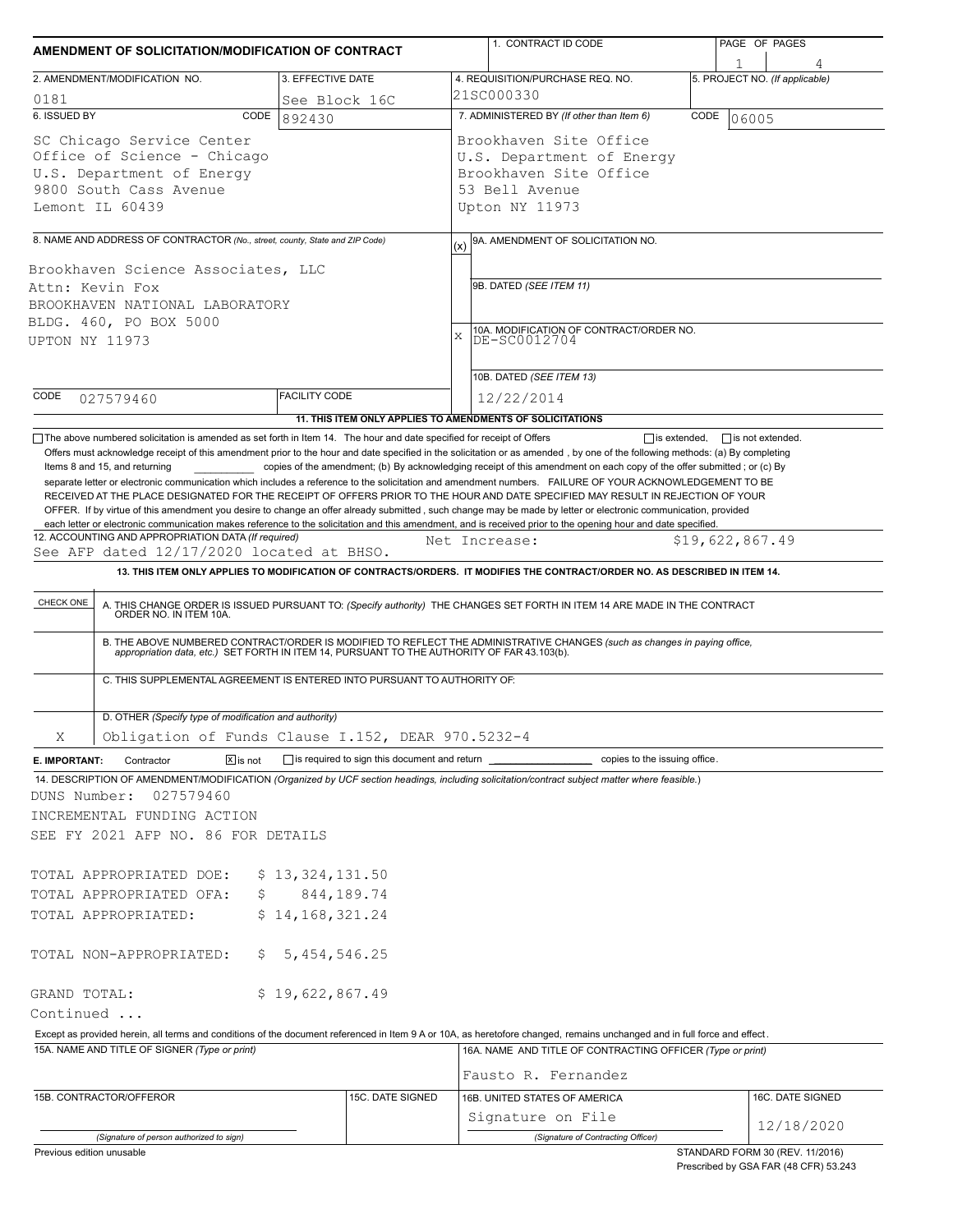**CONTINUATION SHEET** DE-SC0012704/0181 REFERENCE NO. OF DOCUMENT BEING CONTINUED **Example 2008** PAGE OF

NAME OF OFFEROR OR CONTRACTOR

Brookhaven Science Associates, LLC

| ITEM NO.<br>(A) | produndven berenee nobeerdeep,<br>SUPPLIES/SERVICES<br>(B)                                                                                                                                                                                                                                                                                                                                                                                                                                                                                                    | QUANTITY UNIT<br>(C) | (D) | UNIT PRICE<br>(E) | <b>AMOUNT</b><br>(F) |
|-----------------|---------------------------------------------------------------------------------------------------------------------------------------------------------------------------------------------------------------------------------------------------------------------------------------------------------------------------------------------------------------------------------------------------------------------------------------------------------------------------------------------------------------------------------------------------------------|----------------------|-----|-------------------|----------------------|
|                 | PREVIOUS CONTRACT AMOUNT: \$4,021,047,980.94<br>\$4,040,670,848.43<br>NEW CONTRACT AMOUNT:                                                                                                                                                                                                                                                                                                                                                                                                                                                                    |                      |     |                   |                      |
|                 | INFORMATION LISTED BELOW IS AUTO-GENERATED<br>CONTENT BY STRIPES:<br>LIST OF CHANGES:<br>Reason for Modification: Funding Only Action<br>Total Amount for this Modification: \$19,622,867.49<br>New Total Amount for this Version:<br>\$4,040,670,848.43<br>New Total Amount for this Award: \$4,040,670,848.43<br>Obligated Amount for this Modification:<br>\$19,622,867.49<br>New Total Obligated Amount for this Award:<br>\$4,040,670,848.43<br>CHANGES FOR LINE ITEM NUMBER: 1<br>Total Amount changed from \$4,021,047,980.94 to<br>\$4,040,670,848.43 |                      |     |                   |                      |
|                 | Obligated Amount for this Modification:<br>\$19,622,867.49<br>CHANGES FOR DELIVERY LOCATION: 06005                                                                                                                                                                                                                                                                                                                                                                                                                                                            |                      |     |                   |                      |
|                 | Amount changed from \$4,021,047,980.94 to<br>\$4,040,670,848.43                                                                                                                                                                                                                                                                                                                                                                                                                                                                                               |                      |     |                   |                      |
|                 | NEW ACCOUNTING CODE ADDED:<br>Account code:<br>See AFP dated 12-17-2020 located at BHSO<br>Fund 00000<br>Appr Year 0000<br>Allottee 00<br>Reporting Entity 000000<br>Object Class 00000<br>Program 0000000<br>Project 0000000<br>WFO 0000000<br>Local Use 0000000<br>Quantity: 0<br>Amount: \$844,189.74<br>Percent: .02089<br>Subject To Funding: N<br>Payment Address:<br>Payment - Direct Payment<br>from U.S. Dept of Treasury                                                                                                                            |                      |     |                   |                      |
|                 | NEW ACCOUNTING CODE ADDED:<br>Account code:<br>Continued                                                                                                                                                                                                                                                                                                                                                                                                                                                                                                      |                      |     |                   |                      |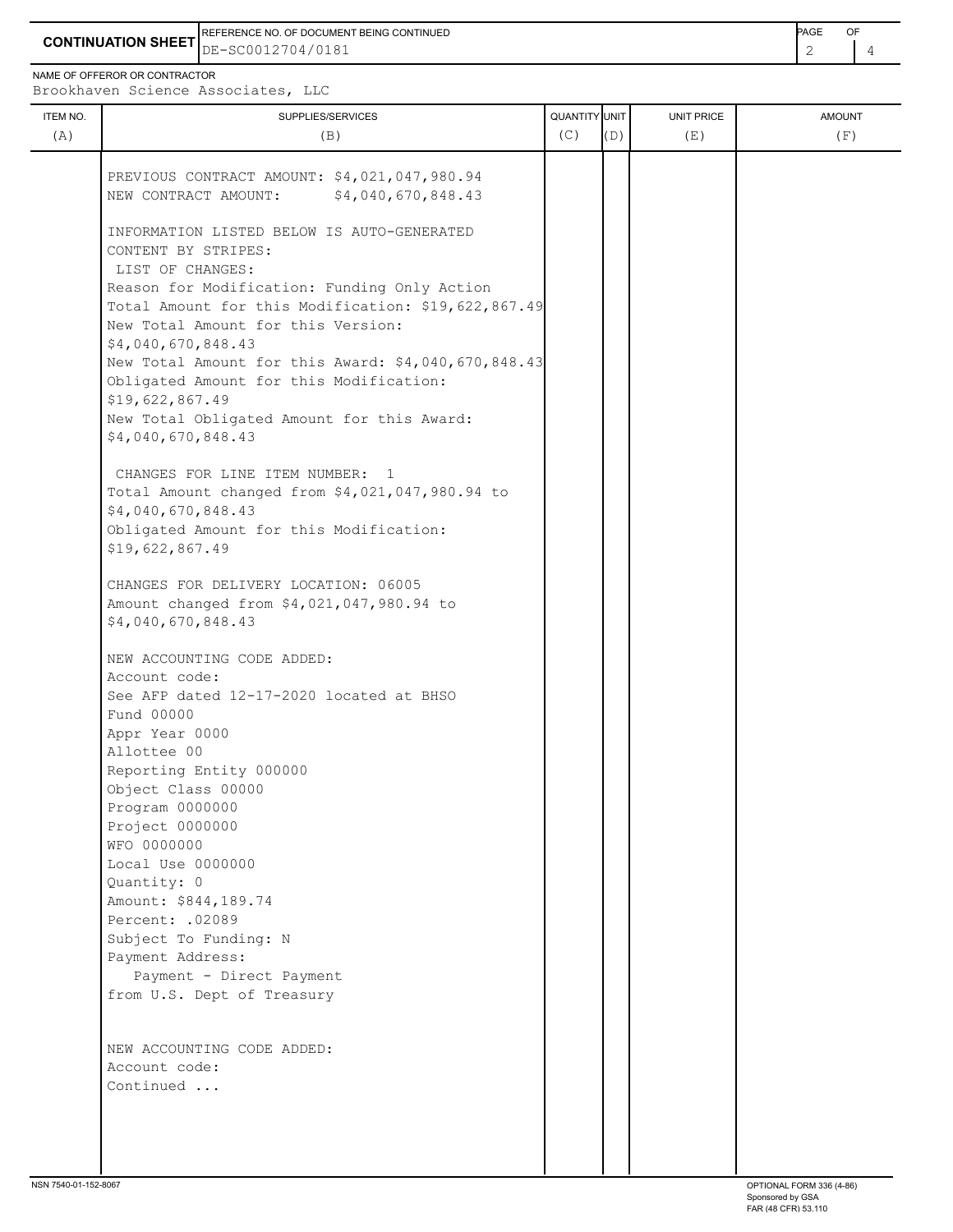**CONTINUATION SHEET** DE-SC0012704/0181 REFERENCE NO. OF DOCUMENT BEING CONTINUED **A CONTINUED PAGE OF PAGE OF PAGE OF PAGE** 

NAME OF OFFEROR OR CONTRACTOR

 Project 0000000 WFO 0000000

Quantity: 0

Account code:

 [Appropriated] Fund 00000

Local Use 0000000

 Amount: \$5,454,546.25 Percent: .13499

 Subject To Funding: N Payment Address:

 Payment - Direct Payment from U.S. Dept of Treasury

See AFP dated 12-17-2020 located at BHSO

NEW ACCOUNTING CODE ADDED:

ITEM NO. ┃ SUPPLIES/SERVICES UNIT PRICE AMOUNT Brookhaven Science Associates, LLC (A)  $(B)$  (B)  $(C)$   $(D)$  (E)  $(E)$  (F) See AFP dated 12-17-2020 located at BHSO [Non-Appropriated] Fund 00000 Appr Year 0000 Allottee 00 Reporting Entity 000000 Object Class 00000 Program 0000000

 Appr Year 0000 Allottee 00 Reporting Entity 000000 Object Class 00000 Program 0000000 Project 0000000 WFO 0000000 Local Use 0000000 Quantity: 0 Amount: \$13,324,131.50 Percent: .32975 Subject To Funding: N Payment Address: Payment - Direct Payment from U.S. Dept of Treasury Payment: Payment - Direct Payment from U.S. Dept of Treasury Period of Performance: 01/05/2015 to 01/04/2025

 Change Item 00001 to read as follows(amount shown is the total amount):

Continued ...